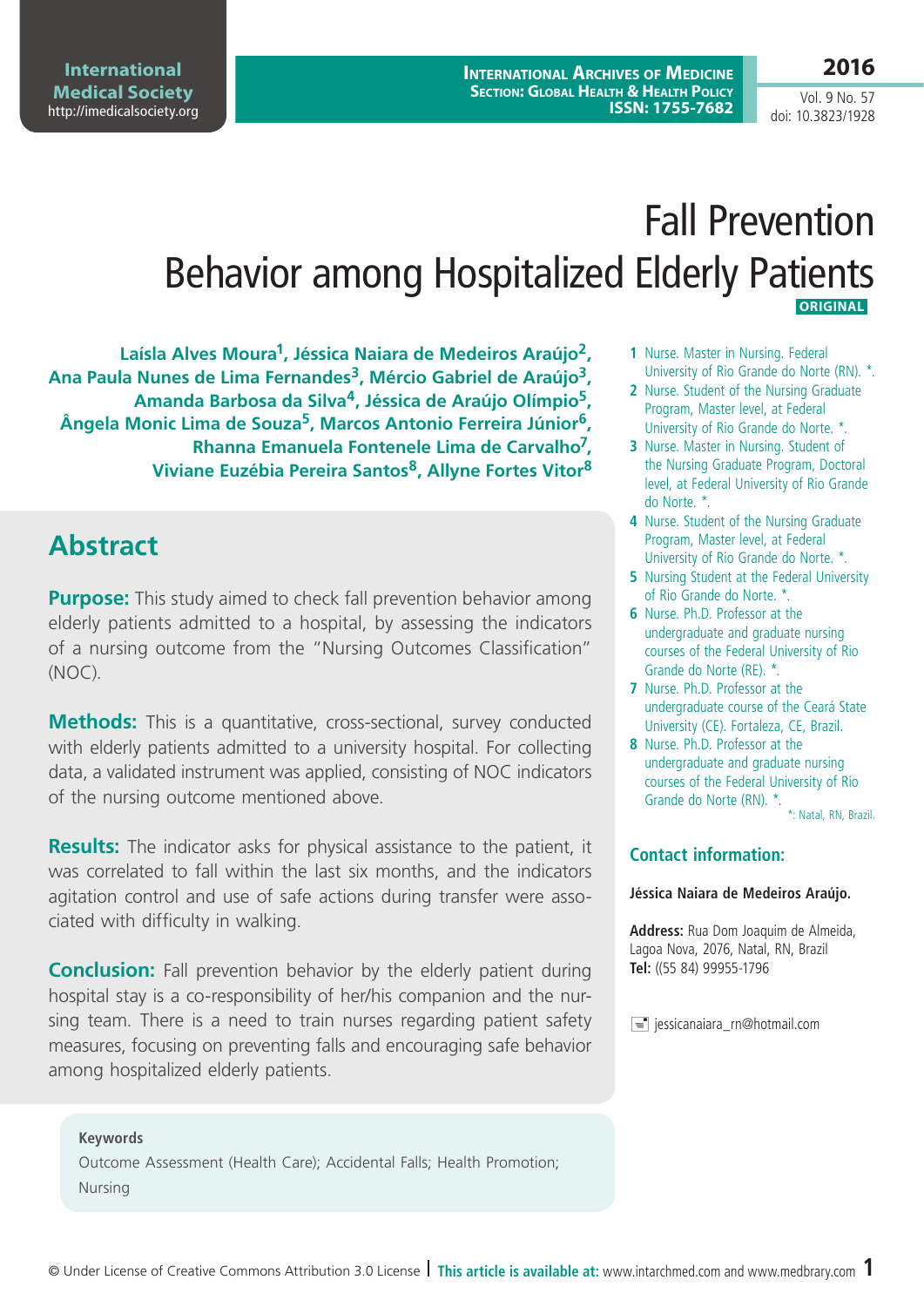Vol. 9 No. 57 doi: 10.3823/1928

**2016**

### **Introduction**

When considering the epidemiology of falls and its implications for the health of hospitalized elderly patients, there is a need to deploy preventive measures in order to provide a safe environment throughout hospital stay [1]. Accordingly, as indicated by Resolução da Diretoria Colegiada (RDC) 36/2013, from the Brazilian National Health Surveillance Agency (ANVISA) [2], the Patient Safety Plan in Health Care Services (PSP) should establish strategies and risk management actions, according to the activities undertaken by a health service for preventing falls among patients.

Thus, the nursing team must be vigilant, because this kind of incident is a relevant indicator of the quality of hospital nursing care. In this regard, it is known that proper assessment of risk of falls among hospitalized elderly patients is essential for planning health promotion actions, especially concerning the safety of these patients within a nosocomial environment [3].

Also in terms of the nursing role, health promotion actions are emphasized, especially those aimed to advise and encourage elderly patients to engage in preventive behaviors that have the potential to favor their autonomy and establish for themselves a safe environment and a hospital stay free from adverse events (AEs).

The concept of preventive behavior refers to the potential to engage in the management of modifiable risk factors by using strategies that facilitate the adaptation process in search of a healthier lifestyle. This individual capacity consists of skills, knowledge, and attitudes that favor patient autonomy in identifying factors, decision making, and constituting her/his own support network. Among the nursing objectives to foster this behavior there are individual self-management, mastery of skills, adaptation, and improvement in quality of life [4].

Given this, the following question emerged: "What is the fall prevention behavior practiced by elderly patients during hospital stay?"

In order to answer this question, it was observed in the nursing process (NP) an effective means to manage fall prevention behavior during hospitalization, as it consists in a deliberate and systematic method to identify risks that allows nurses to view the priority individual human needs and, thus, take situated, comprehensive, and humanized care actions [5].

Faced with the need to standardize and legitimize information related to nursing care, especially to apply NP within a nosocomial environment, there are taxonomies, such as NANDA International (NANDA-I), which stands out to classify nursing diagnoses (ND) [6]; the Nursing Interventions Classification (NIC), which categorizes nursing interventions [7]; and the Nursing Outcomes Classification (NOC), which organizes the nursing outcomes (NO) [8].

Due to its evaluative properties regarding the individual's health status, which provide 26 NOs related to the risk of falls, the taxonomy NOC may be indicated as adequate to support the proposal of this investigation and it may be used as a fall management instrument. The NO fall prevention behavior, which is included in the domain health knowledge and behavior and in the class risk control and safety, stands out. The criteria for assessing it comprise 5 parameters in a Likert scale, ranging from "never demonstrated" to "consistently demonstrated" [8].

Originally, this scale contained only indicators and it has been reviewed through a theoretical-conceptual study, by building and describing constitutive and operational definitions for 27 indicators from the NOC regarding the NO concerned. Then, the content of this scale has been validated by specialists in clinical nursing, and now it contains 20 indicators with their respective definitions [3, 9].

Therefore, this study is justified by recognizing the need for further research aimed at assessing preventive behaviors, since falls are among the most significant AEs within a nosocomial environment, having a potentially disabling nature, and it is un-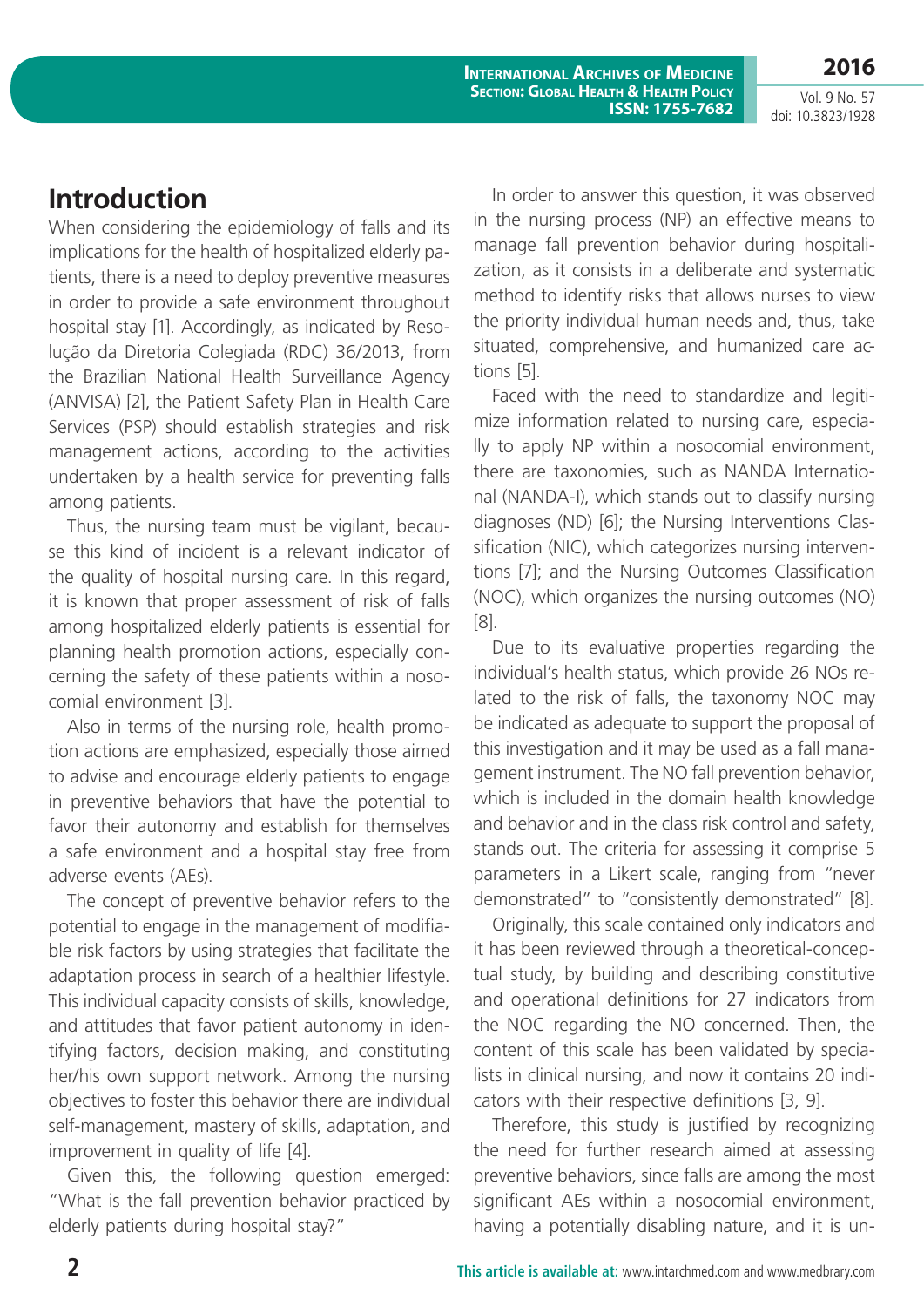**2016** Vol. 9 No. 57

doi: 10.3823/1928

derstood that hospitalization significantly increases the risk of falls among the elderly. Thus, this study aimed to check fall prevention behavior among elderly patients admitted to a hospital, by assessing the indicators of a NO from the NOC.

### **Method**

### **Study design**

This is a quantitative, cross-sectional, survey conducted in a public university hospital in Natal, Rio Grande do Norte, Brazil, linked to the Federal University of Rio Grande do Norte (UFRN).

### **Population and sample**

The study population consisted of elderly individuals admitted to clinical in-patient units of the hospitalized under study and the sample was delimited by using a formula for infinite population:  $n = (Z\alpha^2.P.Q)$ / E<sup>2</sup>, and n = sample size, Zα = confidence level, P = prevalence of the risk of falls among hospitalized elderly patients,  $Q =$  prevalence complement (100 -P), and  $E =$  the sampling error. For the purposes of this research, a 95% (1.96) confidence level and a 5% sampling error were adopted. The prevalence of the event for this calculation was 5%, according to the frequency of the risk of falls among hospitalized elderly patients provided by a previous survey [10]. Thus, the sample amounted to 73 patients, and this number was added with 22 individuals by considering 30% for possible losses and 5 elderly patients to test the instrument, reaching a total of 100 individuals. During the study, 1 patient has been lost, therefore, the final sample consisted of 99 elderly patients.

For selecting the sample, consecutive sampling was used, by convenience, and the inclusion of an elderly patient in the study occurred according to the following criteria: being over 60 years of age, being admitted to clinical in-patient units of the institution under study, and showing, at the time of interview, cognitive and emotional ability to answer to questions and undergoing the required tests. Cognitive ability was assessed by applying the "Mini-Mental Status Exam" (MMSE), based on the following parameters:  $> 15$  (if illiterate),  $> 22$  (if having 1-11 years of school education), and  $> 27$  (if having over 11 years of school education). Emotional ability was measured by self-report of the elderly patients included in the survey. The exclusion criteria were impaired cognitive ability shown during data collection and the presence of a condition preventing physical examination.

### **Ethical aspects**

Data collection was initiated after approval by the Research Ethics Committee of UFRN, under the Opinion 121,028 and the Certificate of Submission for Ethical Appraisal (CAAE) 07614812.6.0000.5537, complying with Resolution 466/2012 from the Brazilian National Health Council (CNS) [11].

#### **Recruitment and data collection**

Data collection procedures were applied between June and September 2013 and by 2 female nurses with the aid of 6 students from the undergraduate Nursing course of UFRN. To do this, these examiners participated in a 4-hours specific training session, which explains the main methodological aspects of research, the issue of falls among hospitalized elderly patients, the use of all equipment and techniques used in the physical examination. Subsequently, a data collection simulation was performed with anatomical models, to assess the competence of each examiner to collect data and standardize the assessment of patients.

Thus, first, after signing the free and informed consent term, the individuals' sociodemographic and clinical information were obtained. Then, the Tinetti scale was applied to assess gait and balance and the indicators regarding the NO fall prevention behavior were assessed by means of the NOC scale.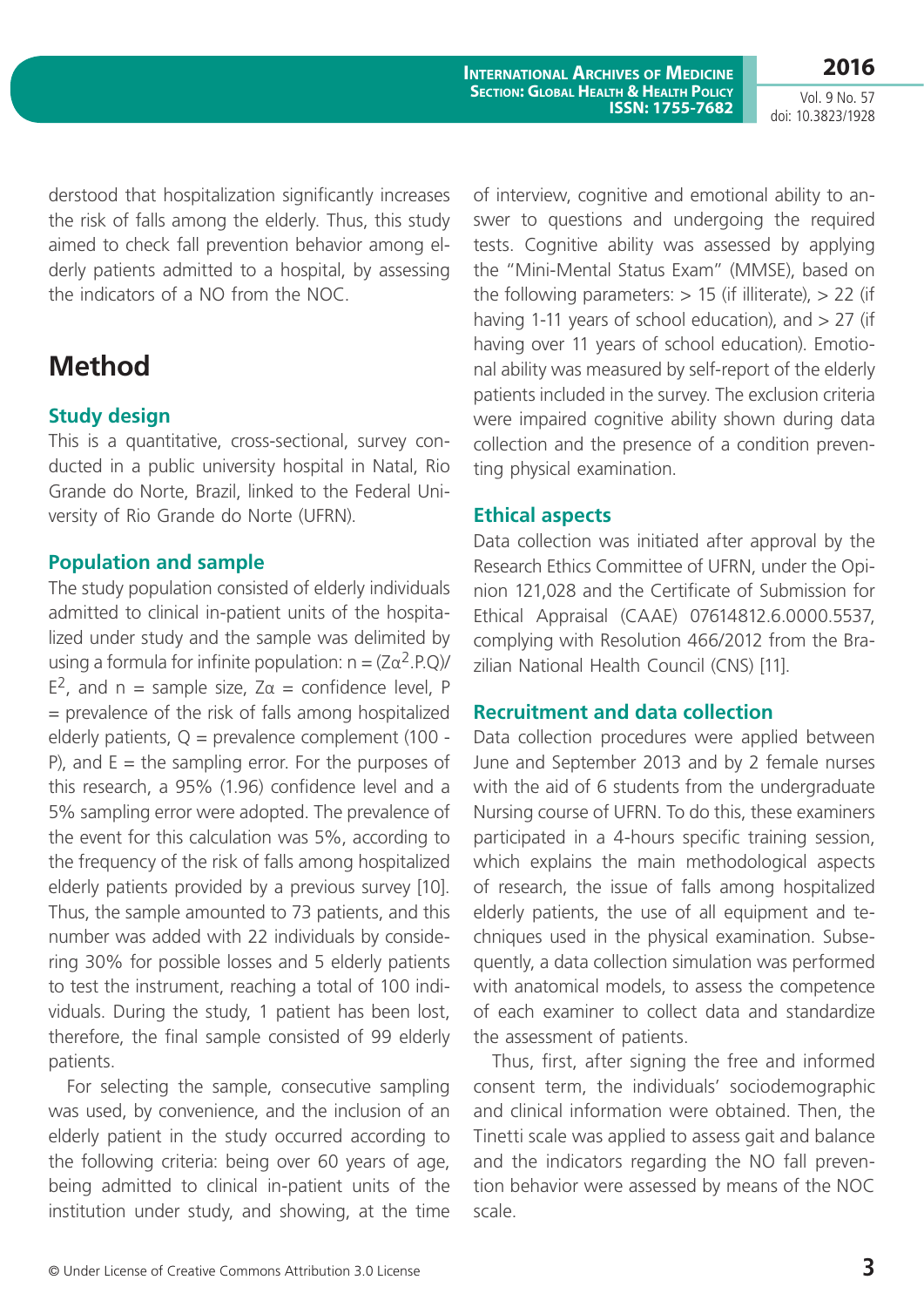**2016**

Vol. 9 No. 57 doi: 10.3823/1928

During data collection, the examiners marked the scale according to the definitions described in the instrument and assigned one of the following scores for each indicator: 1- Not adequate; 2- Slightly adequate; 3- Moderately adequate; 4-Substantially adequate; 5- Totally adequate. In the end, a sum was provided for each participant assessed, which should range from 20 to 100, however, some indicators were not measured because they do not correspond to environmental characteristics or patient's behavior, therefore, the minimum and maximum sums for this survey were, respectively, 15 and 74.

#### **Statistical analysis**

After the data collection stage, data were organized into spreadsheets of the software Excel for Windows 2010. The statistical software R, version 3.0.0, freely available on the internet, was used for descriptive and inferential analysis. Mann-Whitney's U test was applied to 2 independent samples, as well as Pearson's coefficient, in order to check the correlation between scalar metric variables. In both tests a p value < 0.05 and a 95% confidence interval were considered.

For this analysis, the variables "history of fall within the last six months" and "difficulty in walking" were regarded as outcomes, because they depict two predominant characteristics of elderly fallers, according to surveys [12, 13].

## **Results**

Among the elderly patients included in our sample, there was a higher prevalence of male (58.6%), white (46.6%), married (63.6%), retired (77.8%), and Catholic individuals (70.3%), with an average age of 68.78 years. Hypertension was the most prevalent morbidity (54.6%). As for the outcome, 31.3% of patients had difficulty in walking and 25.3% reported having fallen within the last six months.

**Table 1** shows that there is a strong correlation between the results of the Tinetti scale and the gait

|                                                                                             | <b>Balance</b> | Gait     | <b>Tinetti</b> | <b>NOC</b> | <b>MMES</b> |  |  |  |  |
|---------------------------------------------------------------------------------------------|----------------|----------|----------------|------------|-------------|--|--|--|--|
| Balance                                                                                     |                | $0.417+$ | $0.874+$       | $-0.240*$  | $-0.113*$   |  |  |  |  |
| Gait                                                                                        |                |          | $0.806+$       | $0.064*$   | $-0.047*$   |  |  |  |  |
| Tinetti                                                                                     |                |          |                | $-0.101*$  | $-0.102*$   |  |  |  |  |
| <b>NOC</b>                                                                                  |                |          |                |            | $0.046*$    |  |  |  |  |
| <b>MMES</b>                                                                                 |                |          |                |            |             |  |  |  |  |
| * Pearson's correlation test ( $p < 0.05$ ); + Pearson's correlation test<br>$(p < 0.01)$ . |                |          |                |            |             |  |  |  |  |

|  | Table 1. Correlation between the results of the sca- |
|--|------------------------------------------------------|
|  | les Tinetti, NOC, and MMES.                          |

(0.806) and the balance subscales (0.874). There is also a moderate correlation between gait and balance findings (0.417). To establish this correlation, values determined by a previous survey were used, where: Value between 0.10 and 0.30 – weak correlation; Value between 0.40 and 0.60 – moderate correlation; Value between 0.70 and 1.00 – strong correlation [14].

For identification purposes, **Table 2** shows the NOC indicators for the NO fall prevention behavior, encoded by a numeric value in the following order: 1- Correctly uses auxiliary mechanisms to walk; 2- Asks for physical assistance to her/himself; 3- Uses barriers to prevent falls while in the bed; 4- Uses handrails as needed; 5- Keeps the environment free from accumulation of objects and obstacles, as well as liquid on the floor; 6- Adequately uses stool and ladder; 7- Uses appropriate footwear to prevent falls; 8- Adapts the height of the toilet as needed; 9- Adequately uses chairs; 10- Adequately uses the bed; 11- Adequately uses rubber mats on the bathtub floor/shower enclosure; 12- Uses, in the bathroom, safety bars to support hands; 13- Controls agitation; 14- Adopts preventive measures when taking medications that increase the risk of falls; 15- Adequately uses vision correction devices; 16- Takes safe actions during transfer; 17- Correctly uses the alarm system; 18- Manages urinary/bowel urgency; 19- Wears proper-fitting clothes.

The indicator "Correctly uses hearing correction devices as needed" showed did not show the mini-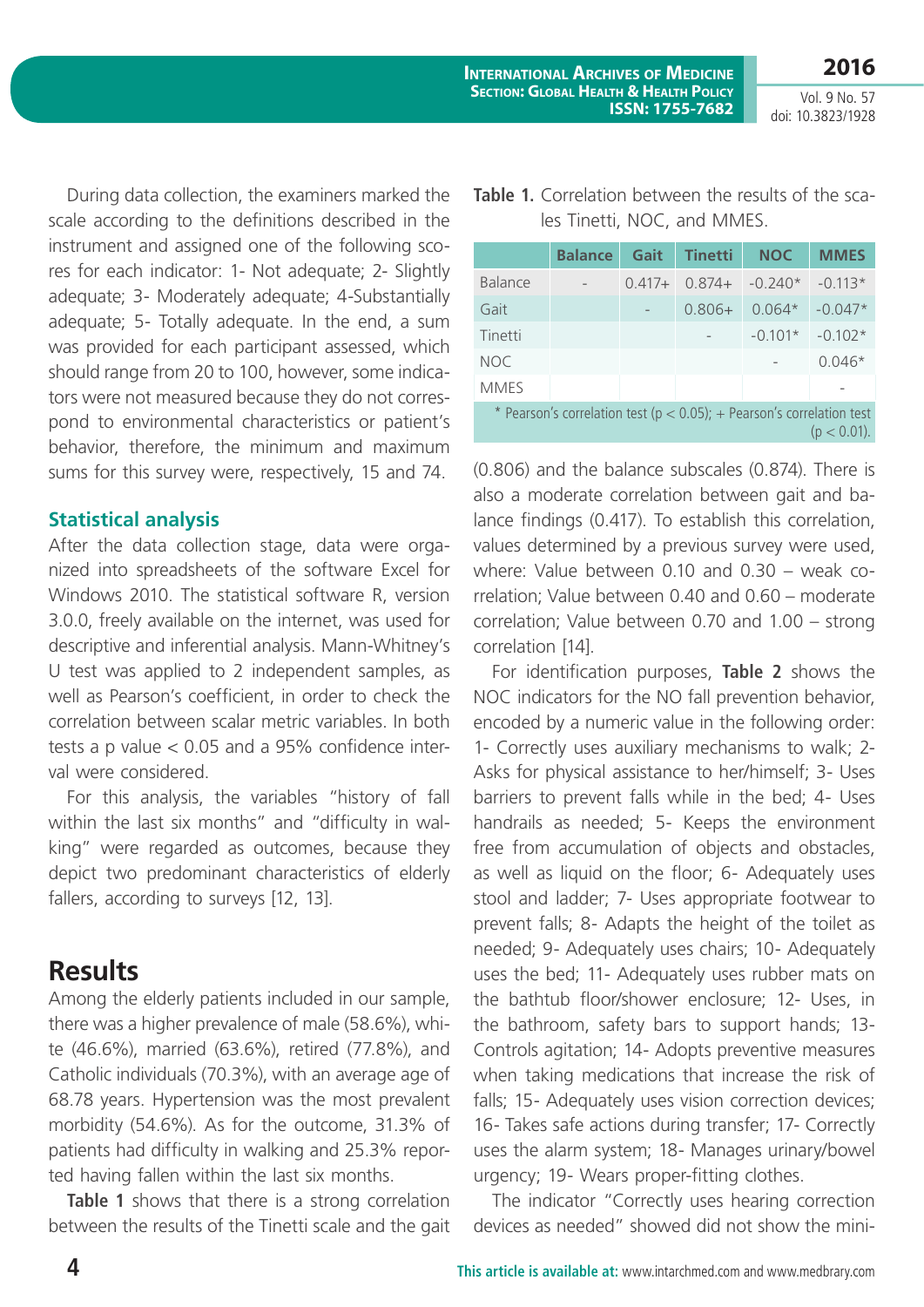Vol. 9 No. 57 doi: 10.3823/1928

| <b>NOC</b>                                      |                                                    | <b>Fall within the last 6 months</b> |         | p              | <b>Difficulty in walking</b> | p              |         |       |  |  |
|-------------------------------------------------|----------------------------------------------------|--------------------------------------|---------|----------------|------------------------------|----------------|---------|-------|--|--|
| indicator                                       | <b>Minimum</b><br><b>Maximum</b><br><b>Average</b> |                                      | value * | <b>Minimum</b> | <b>Maximum</b>               | <b>Average</b> | value * |       |  |  |
| $\mathbf{1}$                                    | $\overline{2}$                                     | $\overline{4}$                       | 3.25    | 0.635          |                              | 5              | 3.00    | 0.852 |  |  |
| $\overline{2}$                                  | $\mathbf{1}$                                       | 5                                    | 4.56    | 0.016          | $\mathbf{1}$                 | 5              | 4.38    | 0.112 |  |  |
| $\mathcal{E}$                                   | 3                                                  | 5                                    | 4.29    | 0.767          | $\overline{2}$               | 5              | 4.30    | 0.279 |  |  |
| $\overline{4}$                                  | 1                                                  | 5                                    | 4.14    | 0.950          | $\mathbf{1}$                 | 5              | 4.11    | 0.532 |  |  |
| 5                                               | 4                                                  | 5                                    | 4.57    | 0.207          | $\overline{4}$               | 5              | 4.80    | 0.682 |  |  |
| 6                                               |                                                    | 5                                    | 3.92    | 0.413          | $\mathbf{1}$                 | 5              | 3.87    | 0.430 |  |  |
| $\overline{7}$                                  | $\overline{2}$                                     | $\overline{4}$                       | 3.65    | 0.329          | $\overline{2}$               | 5              | 3.50    | 0.745 |  |  |
| 8                                               | $\mathbf{1}$                                       | 5                                    | 3.47    | 0.395          | $\mathbf{1}$                 | 5              | 3.00    | 0.308 |  |  |
| 9                                               | 1                                                  | 5                                    | 4.19    | 0.570          | $\overline{4}$               | 5              | 4.43    | 0.081 |  |  |
| 10                                              | $\overline{2}$                                     | 5                                    | 3.94    | 0.782          | $\overline{2}$               | 5              | 3.90    | 0.983 |  |  |
| 11                                              | $\mathbf 1$                                        | 5                                    | 1.53    | 0.786          | $\mathbf{1}$                 | 5              | 1.59    | 0.499 |  |  |
| 12                                              | $\mathbf{1}$                                       | 5                                    | 3.70    | 0.305          | $\mathbf{1}$                 | 5              | 3.68    | 0.176 |  |  |
| 13                                              | $\mathbf{1}$                                       | 5                                    | 3.21    | 0.233          | $\mathbf{1}$                 | 5              | 2.67    | 0.001 |  |  |
| 14                                              | $\overline{2}$                                     | 5                                    | 3.71    | 0.786          | $\overline{2}$               | 5              | 4.00    | 0.163 |  |  |
| 15                                              | 3                                                  | $\overline{4}$                       | 3.81    | 0.805          | $\overline{2}$               | 5              | 3.93    | 0.468 |  |  |
| 16                                              | $\overline{2}$                                     | 5                                    | 4.05    | 0.391          | $\overline{2}$               | 5              | 4.45    | 0.030 |  |  |
| 17                                              | $\mathbf{1}$                                       | 5                                    | 1.58    | 0.105          | $\mathbf{1}$                 | 5              | 1.71    | 0.214 |  |  |
| 18                                              | $\mathbf{1}$                                       | 5                                    | 3.08    | 0.108          | $\overline{2}$               | $\overline{4}$ | 3.50    | 0.789 |  |  |
| 19                                              | $\overline{2}$                                     | 5                                    | 4.52    | 0.298          | $\overline{2}$               | 5              | 4.69    | 0.875 |  |  |
| Legend: $*$ Mann-Whitney U test ( $p < 0.05$ ). |                                                    |                                      |         |                |                              |                |         |       |  |  |

|                             |  |  |  |  |  | Table 2. Fall within the last 6 months and difficulty in walking, according to indicators of fall prevention |
|-----------------------------|--|--|--|--|--|--------------------------------------------------------------------------------------------------------------|
| behavior among the elderly. |  |  |  |  |  |                                                                                                              |

mum prevalence among the elderly patients assessed, thus, it was not considered for analysis.

According to **Table 2**, the indicator 2 (Asks for physical assistance to her/himself) was significantly associated with recent occurrence of falls ( $p = 0.016$ ), as well as the indicators 13 (Controls agitation) ( $p =$ 0.001) and 16 (Takes safe actions during transfer)  $(p = 0.03)$  showed statistical evidence of difficulty in walking.

The indicator 11 (Adequately uses rubber mats on the bathtub floor/shower enclosure), although showing no statistical significance with regard to difficulty in walking or recent fall, obtained low average values (1.59, 1.53) and this may reflect inadequate application of this mechanism to prevent falls among elderly patients during hospital stay.

The same finding occurred concerning the indicator 17 (Correctly uses the alarm system), whose average value was 1.58 among elderly patients with history of fall within the last 6 months and 1.71 among elderly patients with difficulty in walking.

The indicators with higher scores in the assessment were: 2 (Asks for physical assistance to her/himself); 3 (Uses barriers to prevent falls while in the bed); 4 (Uses handrails as needed); 5 (Keeps the environment free from accumulation of objects and obstacles, as well as liquid on the floor); 9 (Adequately uses chairs); 12 (Uses, in the bathroom, safety bars to support hands) and 19 (Wears proper-fitting clothes). The average value of the sum obtained by applying the NOC scale to the individuals assessed was 50.60 ( $\pm$  14.15), indicating a fall prevention be-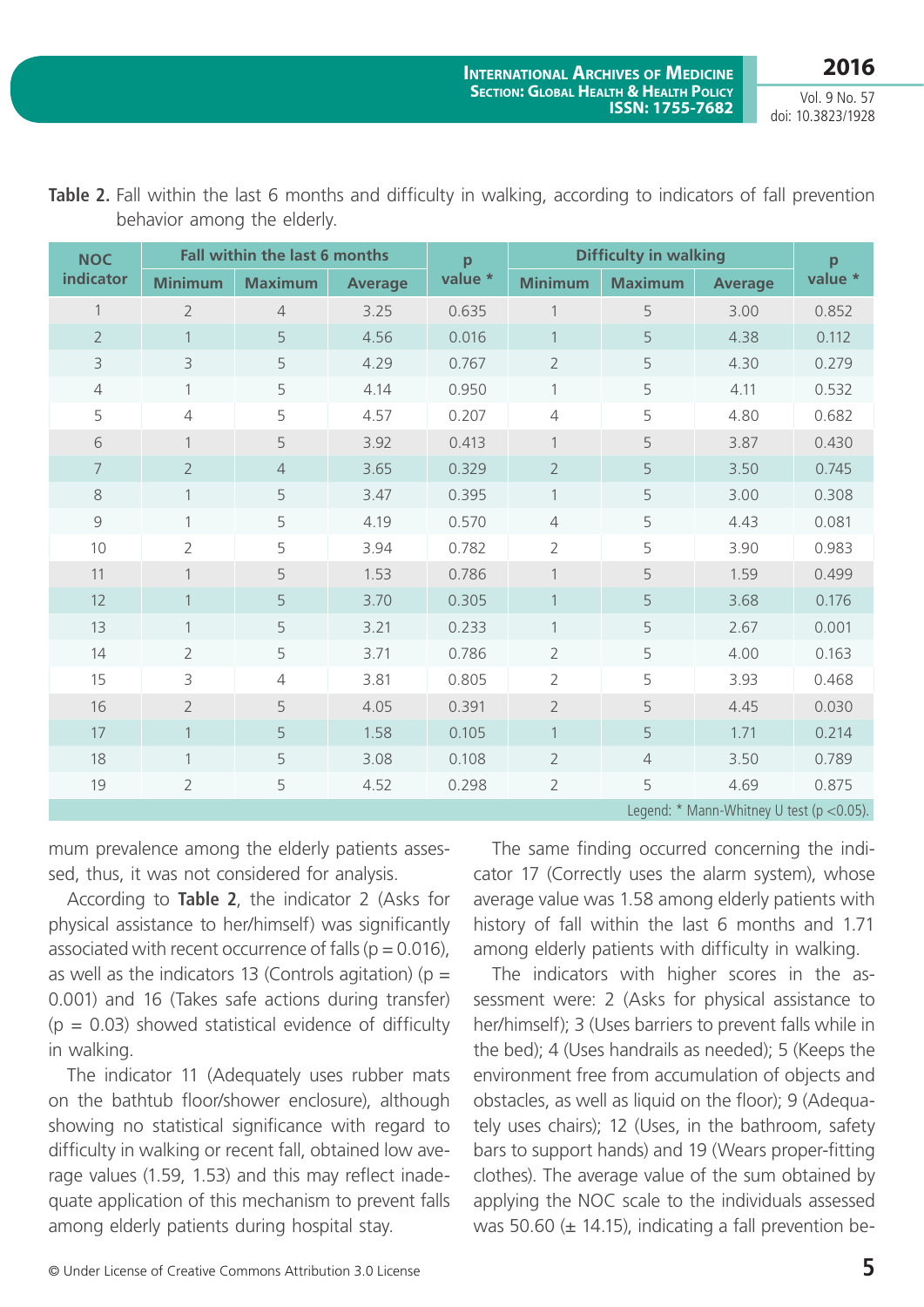**2016**

**International Archives of Medicine Section: Global Health & Health Policy ISSN: 1755-7682**

Vol. 9 No. 57 doi: 10.3823/1928

havior poorly practiced by the elderly patients in this survey.

### **Discussion**

According to the global report of the World Health Organization (WHO) (2010) on fall prevention in old age, behavioral determinants refer to human actions, emotions, or daily choices potentially modifiable through strategic interventions [15]. So, discussing these preventive behaviors practiced by hospitalized elderly patients may guide the management of falls by nursing and provide it with means to contribute to preventive and autonomous attitudes among these patients.

The sociodemographic profile of the elderly patients participating in this survey is similar to others found in the literature [16, 17]. Some studies point out a higher risk of falls, from 2 to 4 times, among white individuals than among Hispanics or Afrodescendents, highlight those of Asian descent, who have shown the lowest rates of falls, probably due to healthier habits regarding physical activity [18].

Concerning the prevalence of men, according to some studies, the cultural role played by men can affect behaviors, especially when it comes to lower frequency of care seeking and higher probability to engage in physical activities more intense and dangerous [15,19]. Therefore, there is a need to establish various alternatives and strategies to prevent falls based on gender differences and other risk conditions for this event.

The presence of hypertension increases the risk of falls among the elderly patients, something which can be mainly related to orthostatic hypotension caused by the use of antihypertensive medication. The current literature correlates postural stability and the average blood pressure values, so that normotensive individuals have a lower tendency to fall when compared to hypertensive individuals [20].

Postural instability and gait disorders are frequently observed among the elderly and they are constantly related to falls. The strong correlation found between results in the Tinetti scale and the gait (0.806) and balance subscales (0.874) is justified because aging affects the gait coordination mechanism, thus walking becomes more difficult. So, shorter and slower steps undermine an elderly individual's ability to react when faced with an imbalance episode [13, 20].

By means of simple tests, the MMSE is used to determine patient's cognition, which shows a direct correlation to falls. In this regard, it is known that cognitive impairment leads to a higher dependence of an individual as for daily living activities, and, according to a previous survey, a value below 7 on the MMSE strongly predicts the occurrence of falls [1].

The results on the NOC scale showed no statistical association with the Tinetti scale and the MMSE, probably due to the fact it addresses behavior, rather than the other instruments, which are closely related to bodily conditions.

The elderly's attitudes influence on their preventive behavior and affect the way how they interpret and deal with falls [15]. Concerning the indicators of the NO fall prevention behavior, according to evidence, asking for physical assistance may be a protective factor against falls, with a lower prevalence of this incident among the elderly who engaged in this action. As age advances, there is an increased risk of health problems among the elderly, and the presence of a caregiver during hospital stay can provide this age group with more security and prevent most of the AEs.

Given this, Law 10.741 was enacted in Brazil, in 2003, to ensure the right to a companion to the elderly patient during hospital stay, thus any health institution has the duty to provide all needed conditions for her/his full-time presence [21]. The companion is, indeed, a health promotion agent who, along with the multidisciplinary team, can help preventing accidents and providing the elderly individual with a safer hospital stay.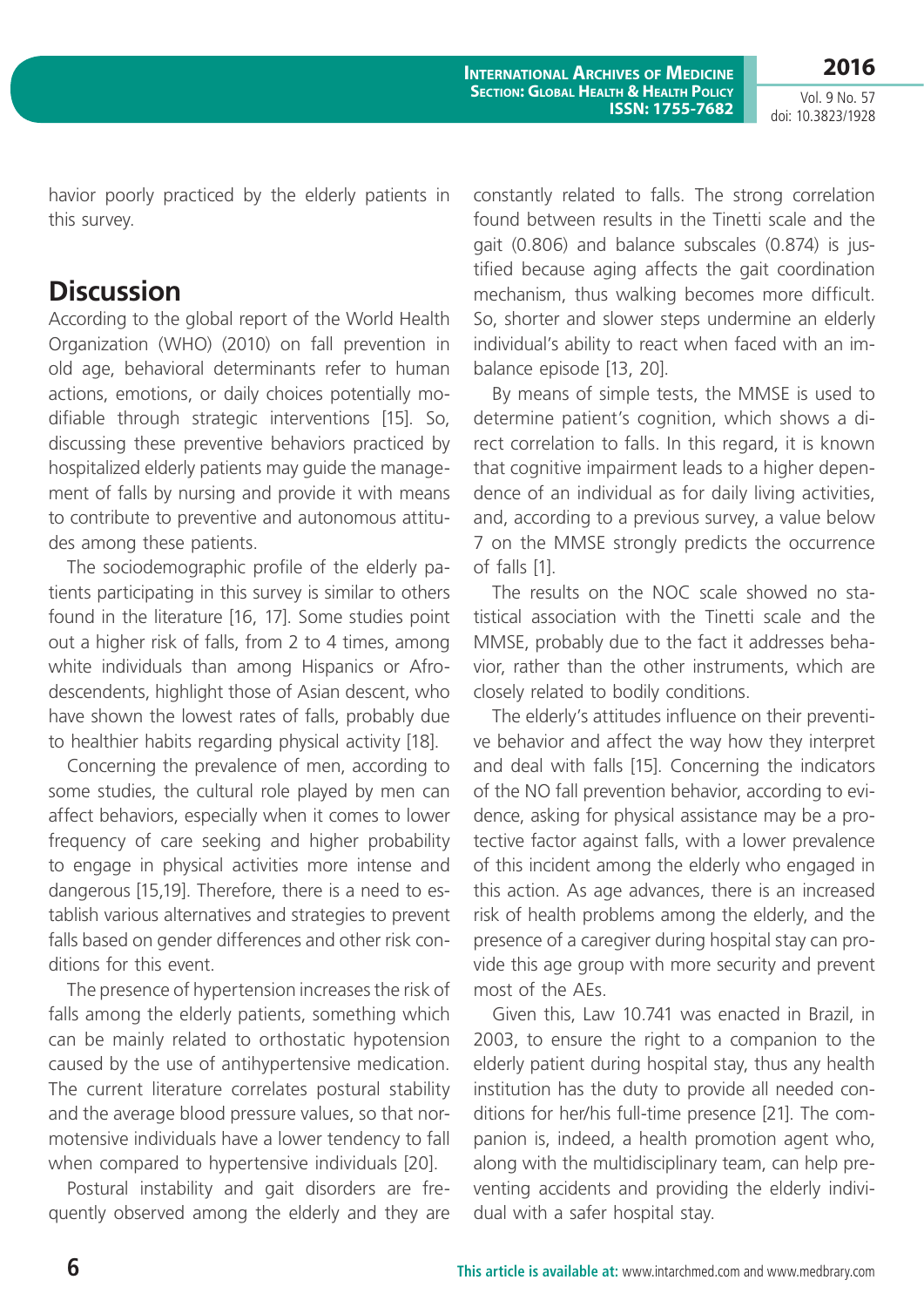Vol. 9 No. 57 doi: 10.3823/1928

**2016**

 Agitation control was a significant indicator in patients who had difficulty in walking. In this regard, the literature suggests that this symptom is preferably treated in a non-pharmacological way, considering the increased risk of falls due to the use of multiple medicines. The nurse should educate the patient about relaxation techniques, breath control, maintenance of concentration, and, only as a last resort, administer medicines [22].

Taking safe actions during transfer from the bed, common chair, or wheelchair has shown to be statistically significant as for difficulty in walking among patients. In this regard, the Ministry of Health (MoH) warns that patients awaiting transfer for examination or surgery should always be accompanied, because they have a high risk to fall [13].

Inadequate use of rubber mats on the bathtub floor/shower enclosure has been observed, corroborating other findings [16]. Through clinical experience, it is possible to assign this event not only to the elderly's attitude, but also to the absence of these anti-skid devices in shower enclosures in the selected institution, something which reinforces the possibility of fall during the bath.

The elderly incorrectly used or did not use the alarm system mostly due to ignorance about the utility of the device. This device should be activated in cases of urgency or emergency and its use must be encouraged among patients at high risk of falls. In this regard, the MoH considers as high-risk patients those who depend on third-party help to fulfill basic daily living activities or those who have difficulty in walking and need assistance [13].

With a view to promoting health and patient safety within nosocomial environments, the National Patient Safety Program (PNSP), established by Decree 529/2013, determines general preventive actions concerning falls that should be adopted by the entire health care team when providing every patient with care, regardless of the risk [13].

Patients at risk of falls and showing a risky behavior for the event should preferably be sensitized about the need and importance of preventing the occurrence of an incident during hospital stay. Other measures involve advising the patient to get up only when assisted by a companion or health professional, scheduling time to take her/him to the bathroom, if possible; warning about the need to use devices and place them without hindering patient's mobility; advising on the use of vision or hearing correction devices; and accommodating the patient at risk of fall close to the nursing station. There nursing interventions have preventive potential and they should be prioritized when providing elderly patients with care throughout their hospital stay, because their physiological and clinical condition, non-modifiable factors, already poses risk enough to the occurrence of this event [13, 22].

Health professionals' awareness and attitudes towards falls are crucial to increase the initiatives to install appropriate services to prevent and care for falls in old age. Thus, we must ensure that interventions are planned to meet the needs, preferences, and abilities of people to whom they are aimed [15].

In order to guide the nursing team's actions for specifically promoting the fall prevention behavior, systematic reviews and experimental studies also recommend to: offer or publicize interventions with a clear focus on their benefits and based on the elderly strength rather than on weakness; encourage proactive attitudes by using positive stimulus, approval, and support, with a view to estimulate, in this patient, self-confidence to manage her/his own needs [23, 24].

For this, there should be interventions that increase strength and balance, as well as favor preventive behaviors and encourage independence, everything along with a pleasant and friendly environment, as far as possible, in the context of in-patient hospital stay [15].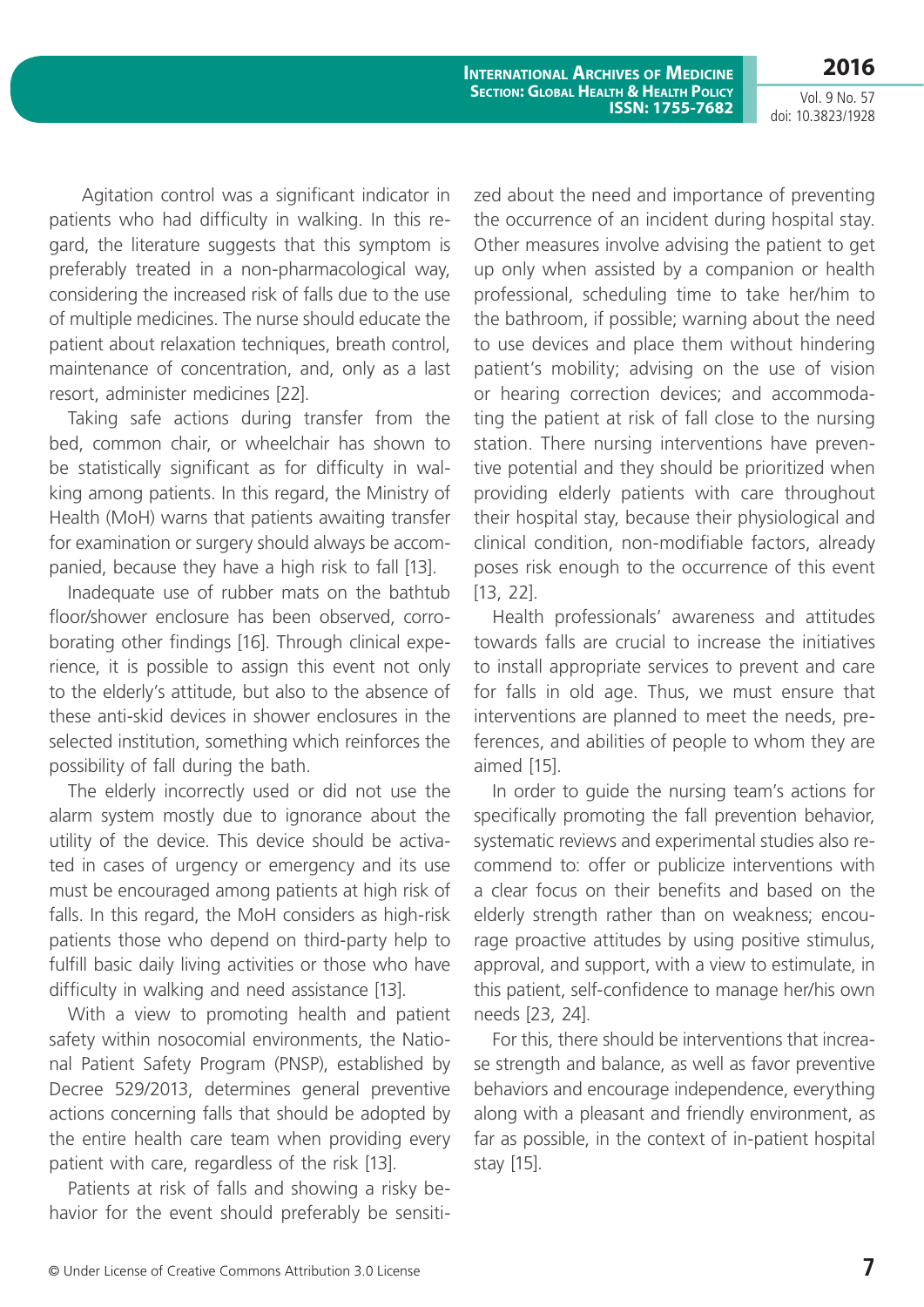Vol. 9 No. 57 doi: 10.3823/1928

**2016**

### **Conclusion**

It was found out that the fall prevention behavior adopted by elderly patients during hospital stay is a co-responsibility of her/his companion and the nursing team. The institution should provide a favorable environment, architectural and material means, as well as equipment in order to deploy the prevention of this AE among elderly patients on an independent basis.

This study proposed the assessment of 20 indicators, among which asking for assistance to walk showed to be statistically significant concerning falls within the last 6 months, just as agitation control and engaging in safe actions during transfers were associated with difficulty in walking. Inappropriate behavior was observed regarding the use of antiskid material during the bath and the use of the alarm system by the elderly, which intensifies the need for institutional investment and educational interventions.

There is an urgent need for educating and training nurses concerning patient safety measures, focusing on preventing falls and encouraging safe behavior by patients. Actions that have already proven to promote and maintain preventive behaviors, providing patients with greater autonomy and meeting their personal needs are strongly recommended.

The study managed to achieve its objective of checking the prevention of falls among elderly patients and it pointed out behaviors that should draw greater attention from the health team. In this regard, the results of this study are limited by its proposal and its cross-sectional design, thus they do not generate evidence strong enough to provide a clinical decision-making process with a basis. Other constraints consisted in the sample size and the single research site.

Having all this in mind, there is a need for experimental studies, systematic reviews, and metaanalyses capable of generating strong evidence on actions that promote patient safety, especially with regard to the elderly admitted to hospitals.

### **Acknowledgements**

This study was entirely funded by the Brazilian National Council for Scientific and Technological Development (CNPq) n° 486042/2011-1.

## **References**

- **1.** Severo IM, Almeida MA, Kuchenbecker R, Vieira DFVB, Weschenfelder ME, Pinto LRC et al. Fatores de risco para quedas em pacientes adultos hospitalizados: revisão integrativa. Rev Esc Enferm USP 2014; 48(3): 540-54.
- **2.** Agência Nacional de Vigilância Sanitária. Resolução da Diretoria Colegiada da Anvisa – RDC nº 36, de 25 de julho de 2013. Institui ações para a segurança do paciente em serviços de saúde e dá outras providências. Available at: [http://bvsms.saude.gov.br/](http://bvsms.saude.gov.br/bvs/saudelegis/anvisa/2013/rdc0036_25_07_2013.html) [bvs/saudelegis/anvisa/2013/rdc0036\\_25\\_07\\_2013.html](http://bvsms.saude.gov.br/bvs/saudelegis/anvisa/2013/rdc0036_25_07_2013.html).
- **3.** Vitor AF. Revisão do resultado de enfermagem Comportamento de Prevenção de Quedas: Análise do conceito e validação por especialistas [Tese]. Fortaleza (CE): Faculdade de Farmácia, Odontologia e Enfermagem, Universidade Federal do Ceará; 2010.
- **4.** Costa AGS, Oliveira ARS, Lopes MVO, Araujo TL. Análise do conceito comportamento de prevenção no contexto de doença crônica. Rev enferm UERJ 2013; 21(1): 671-6.
- **5.** Resolução nº 358 do Conselho Federal de Enfermagem, de 15 de outubro de 2009 (COFEN). Dispõe sobre a Sistematização da Assistência de Enfermagem e a implementação do Processo de Enfermagem em ambientes, públicos ou privados, em que ocorre o cuidado profissional de Enfermagem, e dá outras providências. Available at: [http://www.cofen.gov.br/resoluo](http://www.cofen.gov.br/resoluo-cofen-3582009_4384.html)[cofen-3582009\\_4384.html.](http://www.cofen.gov.br/resoluo-cofen-3582009_4384.html)
- **6.** Herdman H. Diagnósticos de enfermagem da NANDA: definições e classificações (2012-2014). Porto Alegre: Artmed; 2012.
- **7.** Bulechek GM, Butcher H, Dochterman JM. Classificação das intervenções de enfermagem (NIC). Porto Alegre: Artmed; 2010.
- **8.** Moorhead S, Johnson M, Maas M. Classificação dos resultados de enfermagem (NOC). Porto Alegre: Artmed; 2010.
- **9.** Vitor AF, Lopes MVO, Araújo TL. Diagnóstico de Enfermagem Risco de quedas em pacientes com angina instável. Rev RENE 2010; 11(1): 105-13.
- **10.** Luzia MF. Análise do diagnóstico de enfermagem risco de quedas em pacientes adultos hospitalizados [Dissertação]. Porto Alegre: Escola de enfermagem, Universidade Federal do Rio Grande do Sul; 2012.